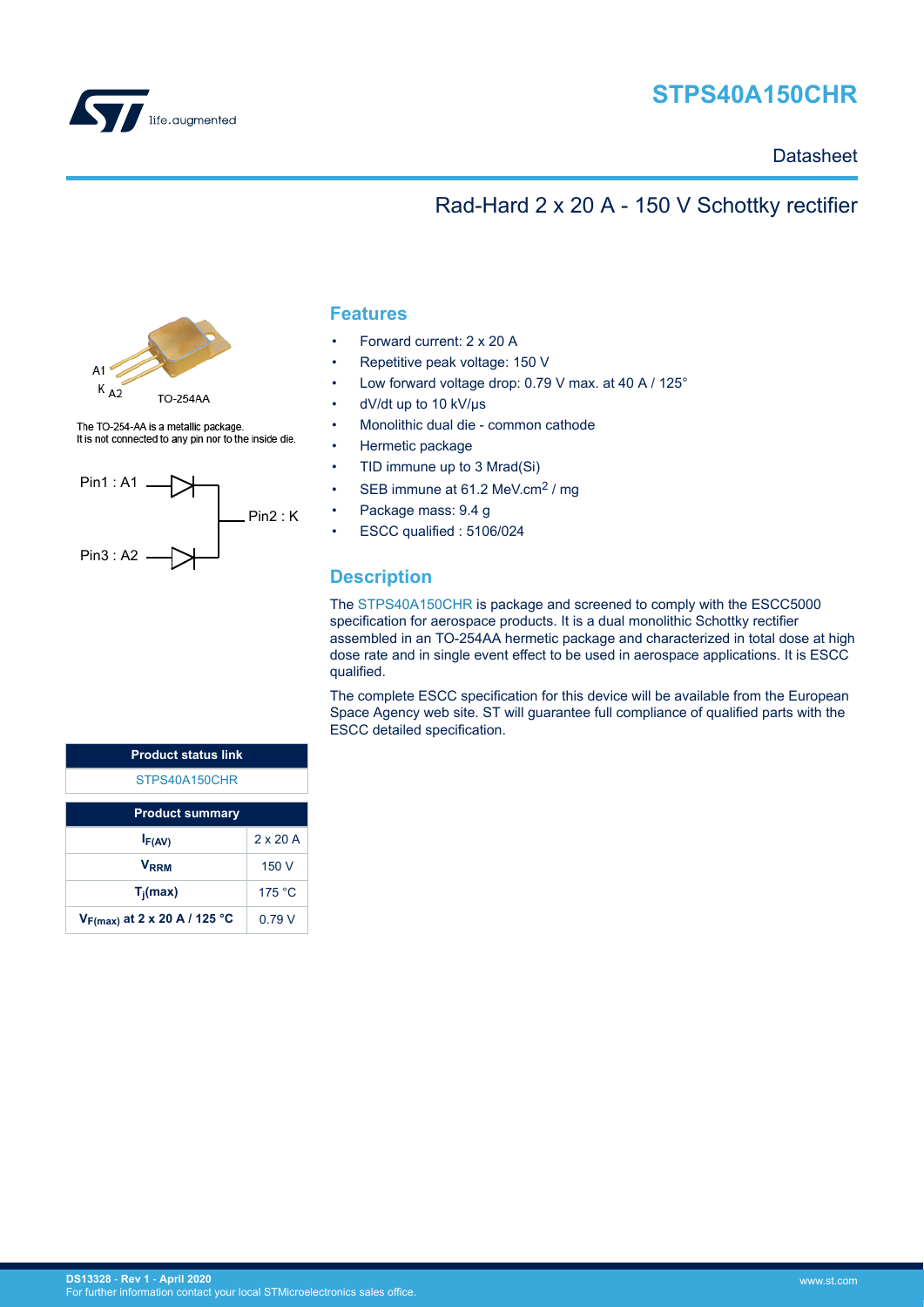## **1 Characteristics**

ST

## **1.1 Absolute maximum ratings**

The absolute maximum ratings are limiting values at 25°C, per diode unless otherwise notified. Values provided in Table 1 shall not be exceeded at any time during use or storage

| <b>Symbol</b>              | <b>Parameter</b>                                             | <b>Value</b>    | <b>Unit</b>  |
|----------------------------|--------------------------------------------------------------|-----------------|--------------|
| <b>V<sub>RRM</sub></b>     | Repetitive peak reverse voltage                              | 150             | $\vee$       |
| $I_{\Omega}^{(1)(2)}$      | Average output rectified current<br>per diode<br>per package | 20<br>40        | A            |
| $I_{FSM}$ <sup>(3)</sup>   | Forward surge current                                        | 220             | A            |
| $dV/dt^{(4)}$              | Reverse voltage maximum rise rate                            | 10              | $kV/ \mu s$  |
| $\mathsf{T}_{\mathsf{op}}$ | Operating temperature range (case temperature)               | $-65$ to $+175$ | $^{\circ}$ C |
| $T_i^{(5)}$                | Maximum junction temperature                                 | $+175$          | $^{\circ}C$  |
| $T_{\text{stg}}$           | Storage temperature range                                    | $-65$ to $+175$ | $^{\circ}C$  |
| $T_{sol}^{(6)}$            | Soldering temperature                                        | $+245$          | $^{\circ}$ C |
| <b>ESD</b>                 | Electrostatic discharge - Human body model                   | 8               | kV           |

#### **Table 1. Absolute maximum ratings**

*1. Per diode: at Tcase > +99°C, derate linearly to 0A at +175°C. Per package: at Tcase > +126°C, derate linearly to 0A at +175°C.*

*2. Each diode of the pair can be used up to 40 A provided the total current complies with the 40 A absolute maximum rating of the TO-254AA.*

- *3. Pulse duration : tp = 10 ms sinusoidal*
- *4. Guaranteed by design, characterization and test at 25°C of 10 parts per wafer lot.*
- *5. (dPtot/dT<sup>j</sup> ) < (1/Rth(j-a)) condition to avoid thermal runaway for a diode on its own heatsink.*
- *6. Duration 5 seconds maximum with at least 3 minutes between consecutive temperature peaks.*

## **1.2 Thermal parameters**

#### **Table 2. Thermal parameters**

| Symbol                                              | <b>Parameter</b> | Typ. value  | Max. value               | <b>Unit</b> |      |
|-----------------------------------------------------|------------------|-------------|--------------------------|-------------|------|
| $R_{th(i-c)}$                                       |                  | Per diode   | $\overline{\phantom{a}}$ | 1.8         | °C/W |
| Thermal resistance, junction to case <sup>(1)</sup> |                  | Per package | -                        | 1.3         |      |

*1. When only 1 diode is used, the dissipation is made from a part of the die, hence to a higher thermal resistance.*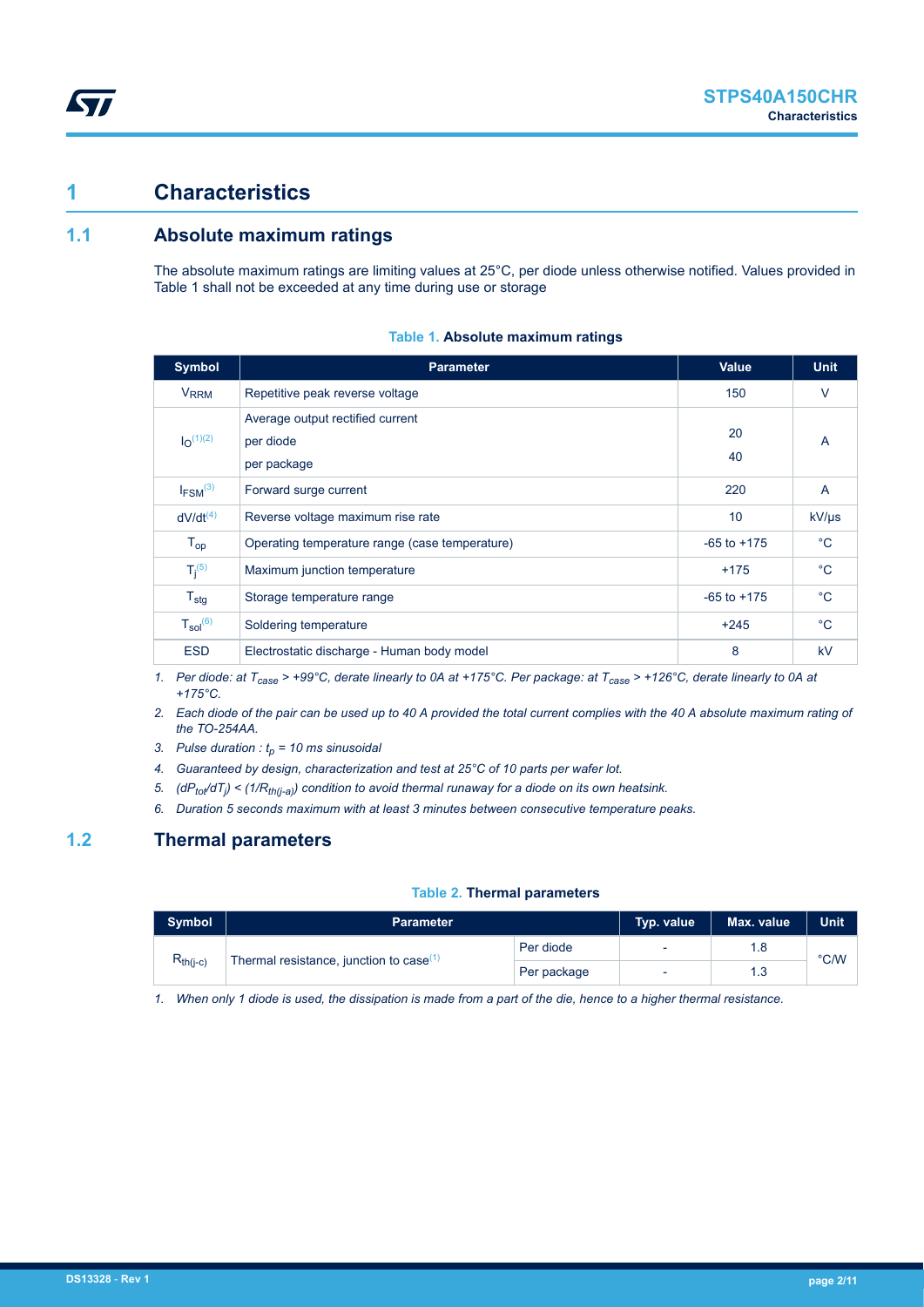# **1.3 Electrical characteristics**

**STI** 

Limiting value per diodes, unless otherwise specified.

| <b>Symbol</b>  | <b>Parameter</b>        | MIL-STD-750 test<br>method   | Test conditions <sup>(1)</sup> |                             | Min.                        | Typ.            | Max. Unit       |        |
|----------------|-------------------------|------------------------------|--------------------------------|-----------------------------|-----------------------------|-----------------|-----------------|--------|
| $I_R$          | Reverse leakage current | 4016                         | DC method, $V_R$ = 150 V       | $T_j = 25 °C$               | $\blacksquare$              | 1.3             | 14              | μA     |
|                |                         |                              |                                | $T_i = 125 °C$              | $\overline{\phantom{a}}$    | 1.8             | 8               | mA     |
|                |                         |                              | $T_i = -55 °C$                 | $\omega$                    |                             | 0.775   0.840   |                 |        |
|                |                         |                              | $I_F = 5 A$                    | $T_i = 25 °C$               | $\omega$                    |                 | $0.706$ 0.780   |        |
|                |                         |                              |                                | $T_i = 125 °C$              | $\sim$                      |                 | 0.560   0.620   |        |
|                |                         |                              | $T_i = -55 °C$                 | $\sim$                      |                             | $0.940$   1.040 |                 |        |
|                |                         |                              | $I_F = 10 A$                   | $T_i = 25 °C$               | $\mathcal{L}_{\mathcal{A}}$ |                 | $0.775$ 0.850   |        |
|                |                         |                              |                                | $T_i = 125 °C$              | $\omega$                    |                 | 0.625   0.700   |        |
|                |                         |                              |                                | $T_i = -55 °C$              | $\sim$                      |                 | $1.300$   1.455 |        |
| $V_F^{(2)(3)}$ | Forward voltage drop    | $I_F = 20 A$<br>4011         |                                | $T_i = 25 °C$               | $\sim$                      |                 | 0.855   0.940   | $\vee$ |
|                |                         |                              |                                | $T_i = 125 °C$              | $\mathcal{L}_{\mathcal{A}}$ |                 | 0.710   0.790   |        |
|                |                         | $I_F = 30 A$<br>$I_F = 40 A$ | $T_i = -55 °C$                 | $\mathcal{L}_{\mathcal{A}}$ |                             | 1.675 1.890     |                 |        |
|                |                         |                              |                                | $T_i = 25 °C$               | $\mathcal{L}_{\mathcal{A}}$ |                 | $0.910$   1.000 |        |
|                |                         |                              |                                | $T_i = 125 °C$              | $\sim$                      |                 | $0.775$ 0.850   |        |
|                |                         |                              |                                | $T_i = -55 °C$              | $\blacksquare$              |                 | 2.090 2.370     |        |
|                |                         |                              |                                | $T_i = 25 °C$               | $\mathbf{u}$                |                 | $0.965$   1.050 |        |
|                |                         |                              |                                | $T_i = 125 °C$              | $\overline{\phantom{a}}$    |                 | 0.830   0.910   |        |

#### **Table 3. Static electrical characteristics**

*1. Measurement per diode.*

*2. Pulse width 680 µs, duty cycle ≤ 2%*

*3. Each diode of the pair can be used up to 40 A provided the total current complies with the 40 A absolute maximum rating of the TO-254AA.*

| Symbol | <b>Parameter</b>     | $\parallel$ MIL-STD-750 test method $\parallel$ | <b>Test conditions</b>                |  | $\vert$ Min. $\vert$ Typ. $\vert$ Max. $\vert$ Unit $\vert$ |    |
|--------|----------------------|-------------------------------------------------|---------------------------------------|--|-------------------------------------------------------------|----|
|        | Junction capacitance | 4001                                            | $T_i = 25 °C$ $V_R = 10 V, F = 1 MHz$ |  | 310                                                         | pF |

*1. Guaranteed by sampling. In case the sampling acceptance criteria is not met, guaranteed by a 100% test.*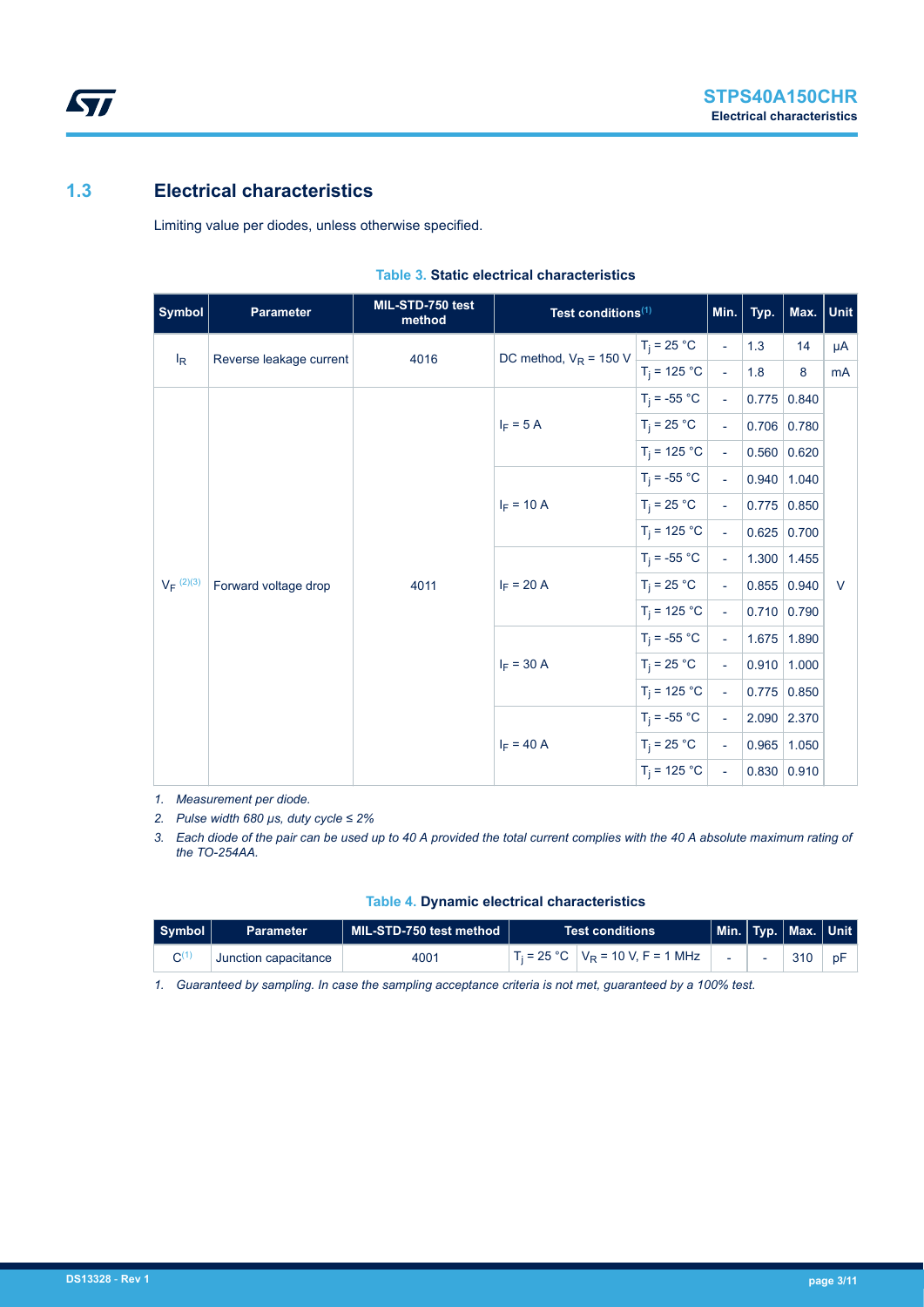# **1.4 Characteristics (curves)**

Ly,







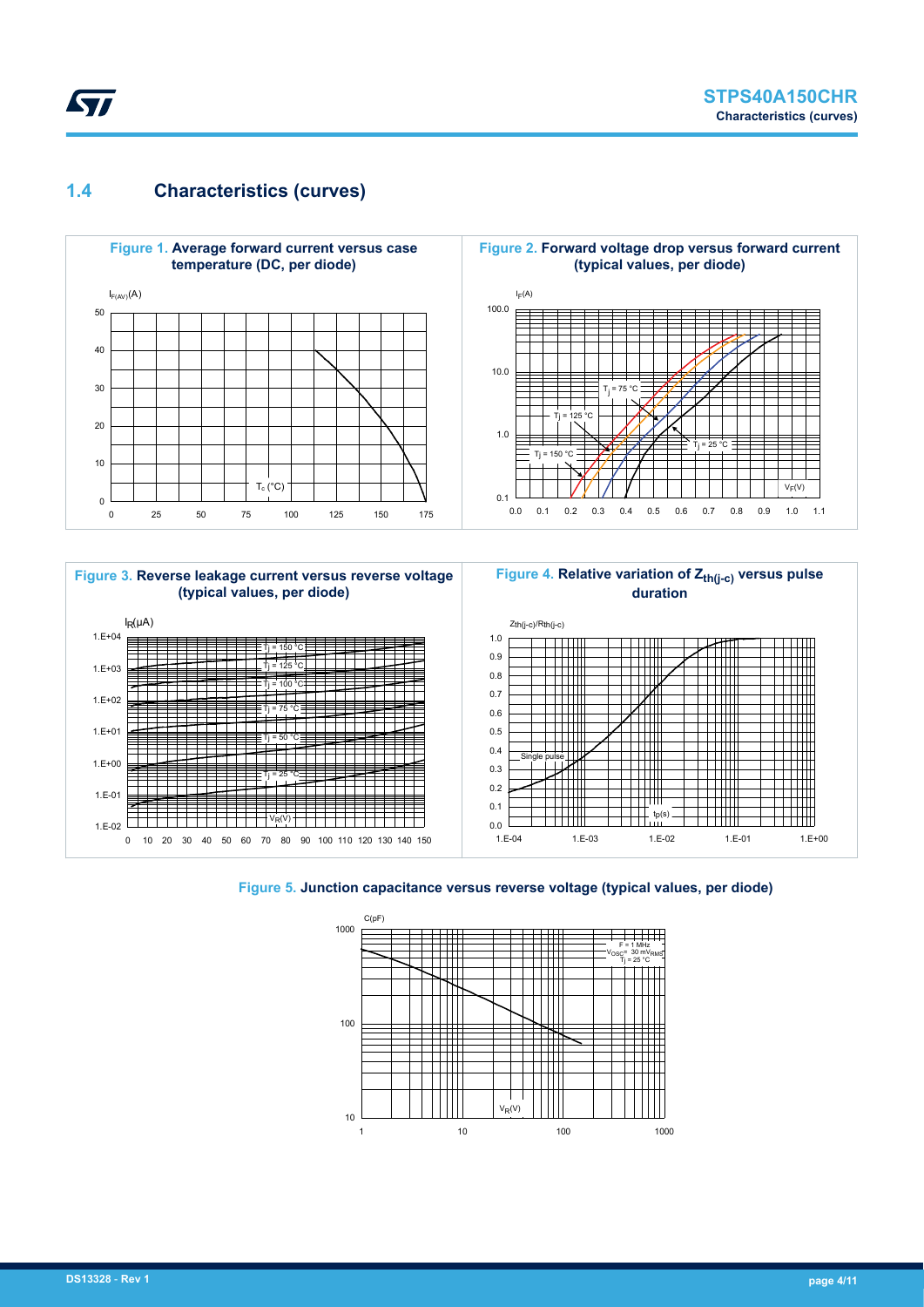# **2 Radiation**

The technology of the STMicroelectronics Rad-Hard rectifier's diodes is intrinsically highly resistant to radiative environments.

The product radiation hardness assurance is supported by a total ionisation dose (TID) test at high dose rate and a single effect event (SEE) characterization.

## **2.1 Total dose radiation (TID) testing**

A characterization in Total Ionizing Dose has been done at high dose rate on 12 parts housed in SMD1, 4 parts unbiased, 4 parts reverse biased and 4 parts forward biased.

The irradiation has been done according to the ESCC 22900 specification, standard window.

Both pre-irradiation and post-irradiation performances have been tested using the same circuitry and test conditions for a direct comparison can be done  $(T_{amb} = 22 \pm 3 \degree C$  unless otherwise specified).

The following parameters were measured :

- **Before irradiation**
- After irradiation at final dose 3 Mrad (Si)
- After 168 hrs at room temperature
- after 168 hrs at 100 °C anneal

Based on this characterization, the device is deemed able to sustain 3 Mrad(Si) while maintaining all its parameters within its specifications.

## **2.2 Single event effect**

The Single Event Effect (SEE) relevant to power rectifiers are characterized, i.e. the Single Event Burnout (SEB). The tests are performed as per ESCC 25100, each one on 3 pieces from 1 wafer at room temperature. The accept/reject criteria are :

SEB (Destructive mode):

The diode is reverse biased during irradiation. The test is stopped as soon as a SEB occurs or when the reverse leakage current is above the specification or when the overall fluency on the component reaches 1E7 cm².

Post irradiation stress test (PIST):

After the irradiation, a stress is applied to the diode in order to reveal any latent damage on the irradiated devices.

The reverse voltage value is increased from 0 V to 100% of V<sub>R</sub>max. and then decreased from 100% of the V<sub>R</sub>max, to 0 V. At each step, the reverse leakage current value is measured.

| Type                  | <b>Conditions</b>                                                  | <b>Result</b>           |
|-----------------------|--------------------------------------------------------------------|-------------------------|
| Total ionisation dose | High dose rate 4 reverse biased + 4 forward<br>biased + 4 unbiased | Immune up to 3 Mrad(Si) |
| Single effect burnout | LET 61.2 MeV.cm <sup>2</sup> /mg, $V_r \le 66\%$ V <sub>rm</sub>   | No burnout              |

#### **Table 5. Radiation hardness assurance summary**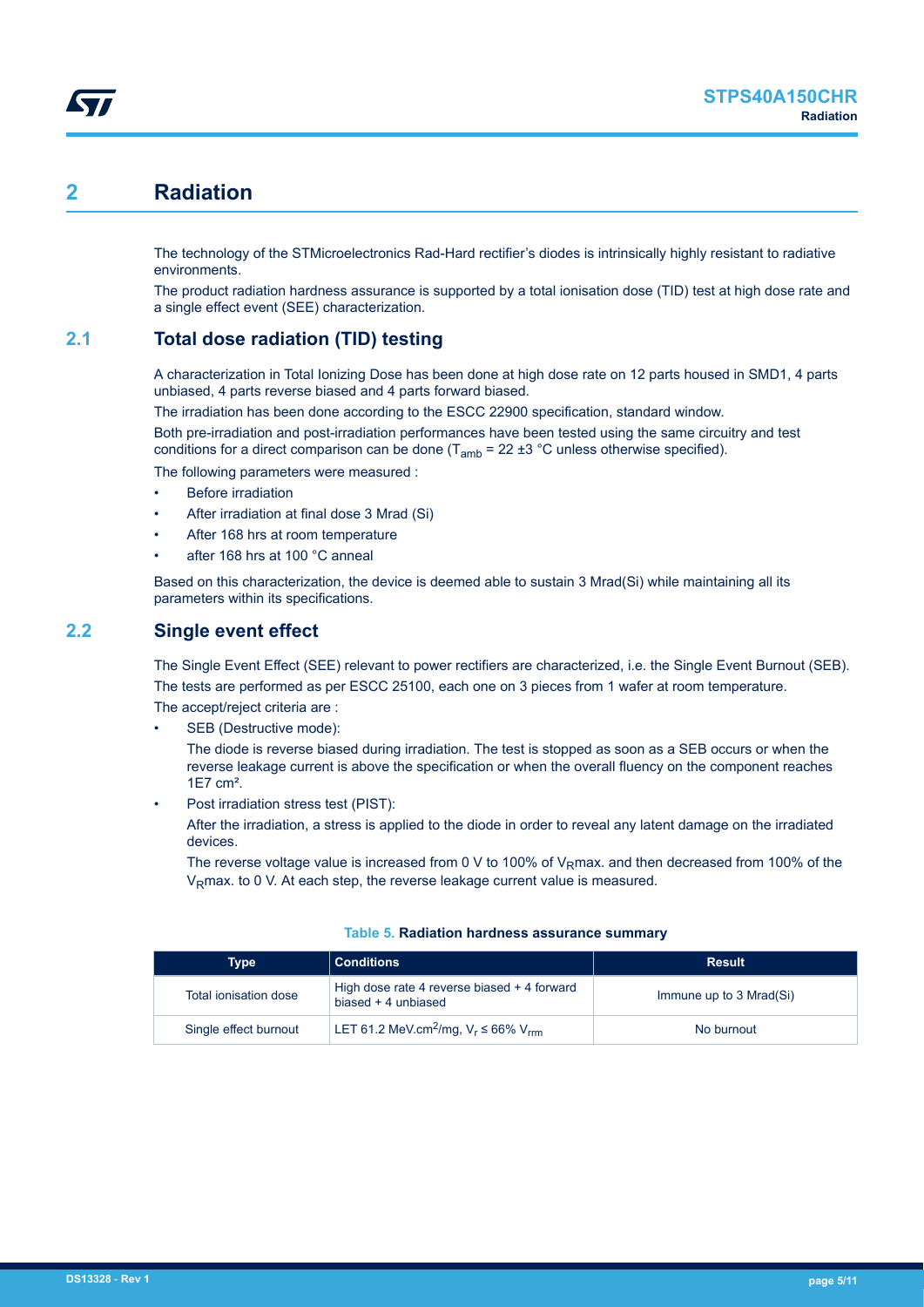# **3 Package information**

In order to meet environmental requirements, ST offers these devices in different grades of [ECOPACK](https://www.st.com/ecopack) packages, depending on their level of environmental compliance. ECOPACK specifications, grade definitions and product status are available at: [www.st.com.](http://www.st.com) ECOPACK is an ST trademark.

## **3.1 TO-254AA package information**



#### **Figure 6. TO-254AA package outline**

The TO-254-AA is a metallic package. It is not connected to any pin nor to the inside die.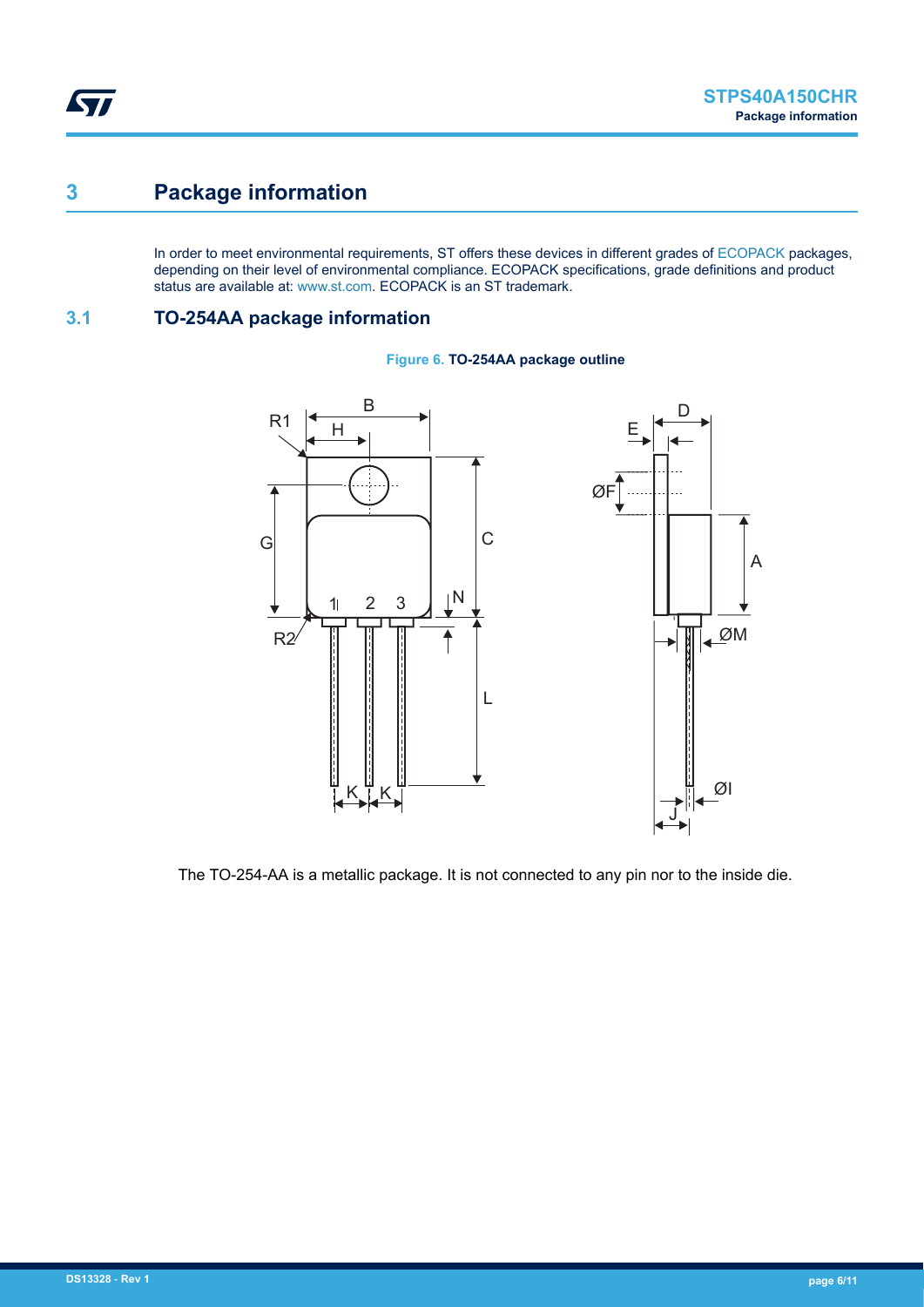| <b>Symbols</b> | <b>Dimansions (mm)</b> |          |              | <b>Dimansions (inches)</b> |           |       |
|----------------|------------------------|----------|--------------|----------------------------|-----------|-------|
|                | Min.<br>Typ.           |          | Max.         | Min.                       | Typ.      | Max.  |
| A              | 13.59                  |          | 13.84        | 0.535                      |           | 0.545 |
| $\sf B$        | 13.59                  |          | 13.84        | 0.535                      |           | 0.545 |
| $\mathbf C$    | 20.07                  |          | 20.32        | 0.790                      |           | 0.800 |
| D              | 6.3                    |          | 6.7          | 0.248                      |           | 0.264 |
| E              | 1                      |          | 3.9          | 0.039                      |           | 0.154 |
| ØF             | 3.5                    |          | 3.9          | 0.138                      |           | 0.154 |
| G              | 16.89                  |          | 17.4         | 0.665                      |           | 0.685 |
| H              |                        | 6.86 BSC |              | 0.270 BSC                  |           |       |
| Q(1)           | 0.89                   |          | 1.14         | 0.035                      |           | 0.045 |
| J              | 3.81 BSC               |          |              |                            | 0.150 BSC |       |
| $\sf K$        |                        | 3.81 BSC |              |                            | 0.150 BSC |       |
| L              | 12.95                  |          | 14.5         | 0.510                      |           | 0.571 |
| ØM             |                        | 3.05     |              |                            | 0.120     |       |
| $\mathsf{N}$   |                        |          | 0.71         |                            |           | 0.028 |
| $R1^{(2)}$     |                        |          | $\mathbf{1}$ |                            |           | 0.039 |
| $R2^{(3)}$     |                        | 1.65     |              |                            | 0.065     |       |

### **Table 6. TO-254AA package mechanical data**

*1. 3 locations*

*2. Radius of heatsink flange corner - 4 locations*

*3. Radius of body corner - 4 locations*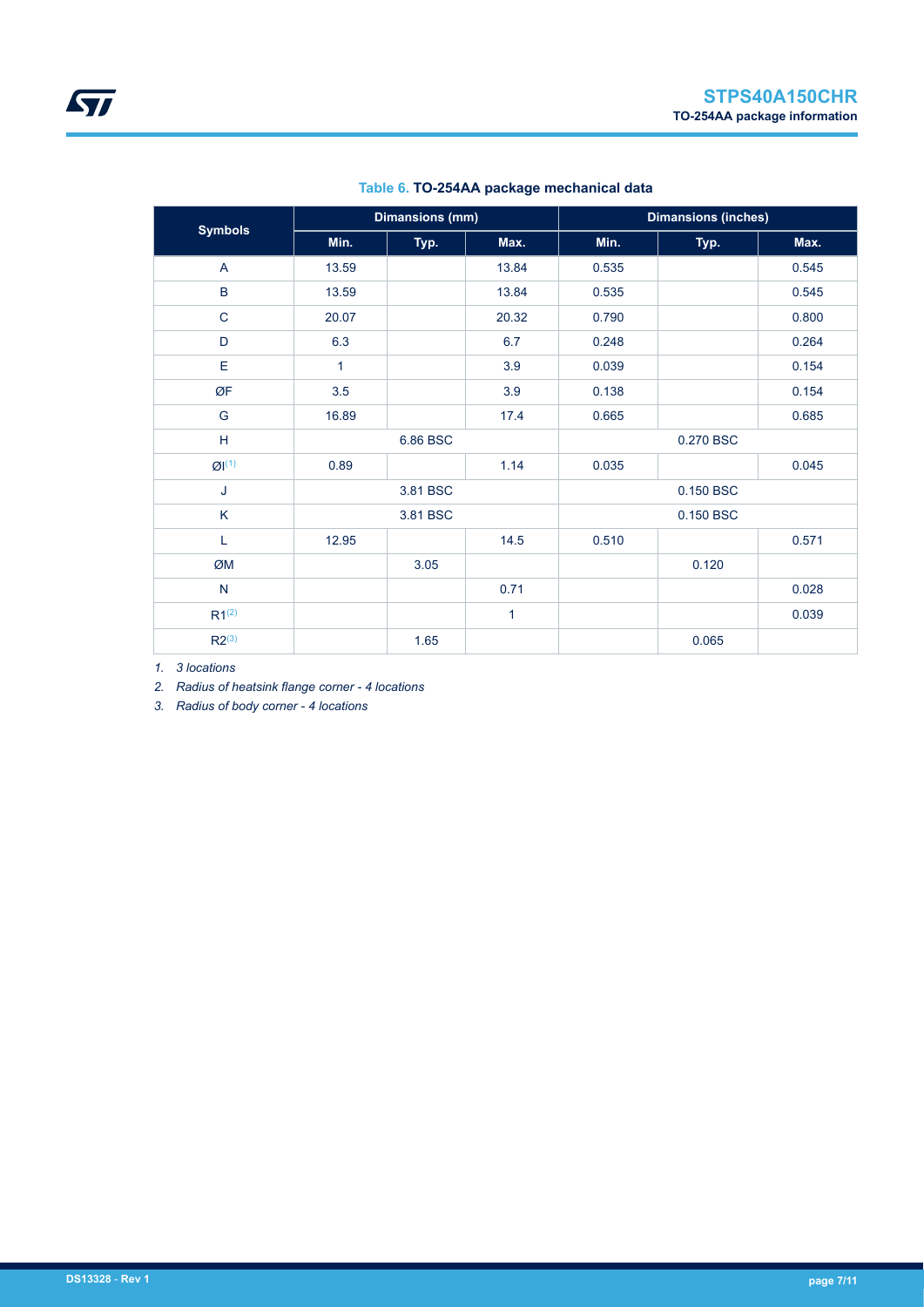# **4 Ordering information**

#### **Table 7. Ordering information**

| Order codes                   | <b>ESCC detail</b><br>specification | <b>Quality level</b> | Package         | Lead<br>finishing | Marking $(1)$  | Weight            | <b>Packing</b> |
|-------------------------------|-------------------------------------|----------------------|-----------------|-------------------|----------------|-------------------|----------------|
| STPS40A150CHY1                |                                     | engineering<br>model |                 | Gold              | STPS40A150CHY1 |                   |                |
| STPS40A150CHYG <sup>(2)</sup> | 5106/023/03                         | Flight model         | <b>TO-254AA</b> |                   | 510602303      | 0.92 <sub>a</sub> | Strip pack     |
| STPS40A150CHYT                | 5106/023/04                         |                      |                 | Soder dip         | 510602304      |                   |                |

*1. Specific marking only. The full marking includes in addition:*

*• For the Engineering Models: ST logo, date code, country of origin (FR)*

*• For flight parts: ST logo, date code, country of origin (FR), ESA logo, serial number of the part within the assembly lot*

*2. In development*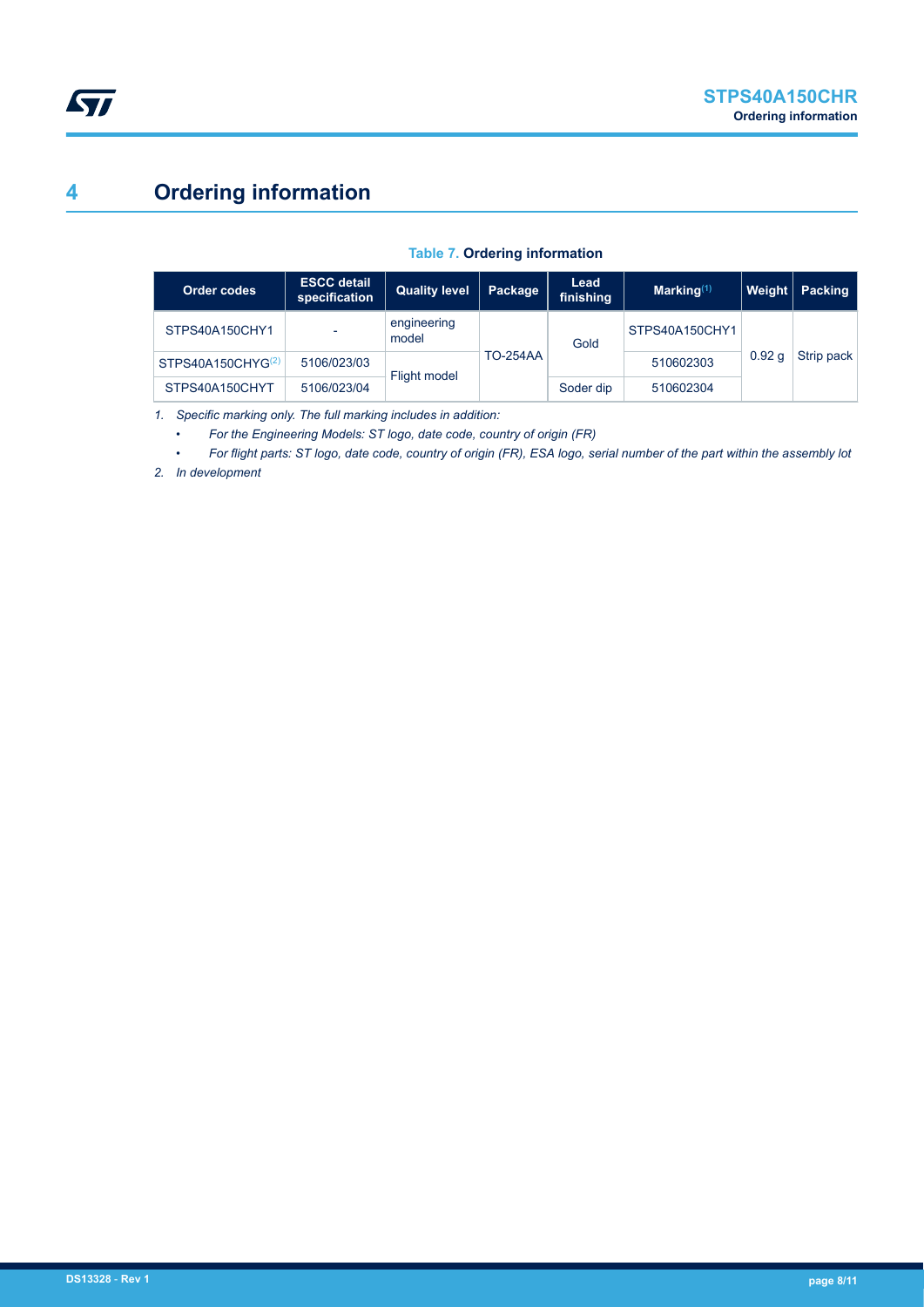# **5 Other information**

*kyi* 

## **5.1 Traceability information**

The date code in formation is structured as described in the table below.

#### **Table 8. Date codes**

| <b>Model</b> | Date $code^{(1)}$ |
|--------------|-------------------|
| EM           | 3yywwN            |
| <b>ESCC</b>  | yywwN             |

*1. yy = year, ww = week number, N = lot index in the week.*

### **5.2 Documentation**

Each product shipment includes a set of associated documentation within the shipment box. This documentation depends on the quality level of the products, as detailed in the table below. The documentation is provided on printed paper in a dedicated envelop.

| <b>Quality level</b>     | <b>Documentation</b>                                                                                                                                                                                                                                                                                                                                                                             |  |  |  |
|--------------------------|--------------------------------------------------------------------------------------------------------------------------------------------------------------------------------------------------------------------------------------------------------------------------------------------------------------------------------------------------------------------------------------------------|--|--|--|
| <b>Engineering Model</b> | Certificate of Conformance including:<br>Customer name<br>٠<br>Customer purchase order number<br>٠<br>ST sales order number and item<br>٠<br>ST part number<br>٠<br>Quantity delivered<br>٠<br>Date code<br>٠<br>Reference data sheet<br>٠<br>Reference to TN1180 on engineering models<br>٠<br>ST Rennes assembly lot ID<br>٠                                                                   |  |  |  |
| <b>ESCC Flight</b>       | Certificate of Conformance including:<br>Customer name<br>٠<br>Customer purchase order number<br>٠<br>ST sales order number and item<br>٠<br>ST part number<br>٠<br>Quantity delivered<br>٠<br>Date code<br>٠<br>Serial numbers<br>٠<br>Reference of the applicable ESCC Qualification maintenance lot<br>٠<br>Reference to the ESCC detail specification<br>٠<br>ST Rennes assembly lot ID<br>٠ |  |  |  |

#### **Table 9. Default documentation provided with the parts**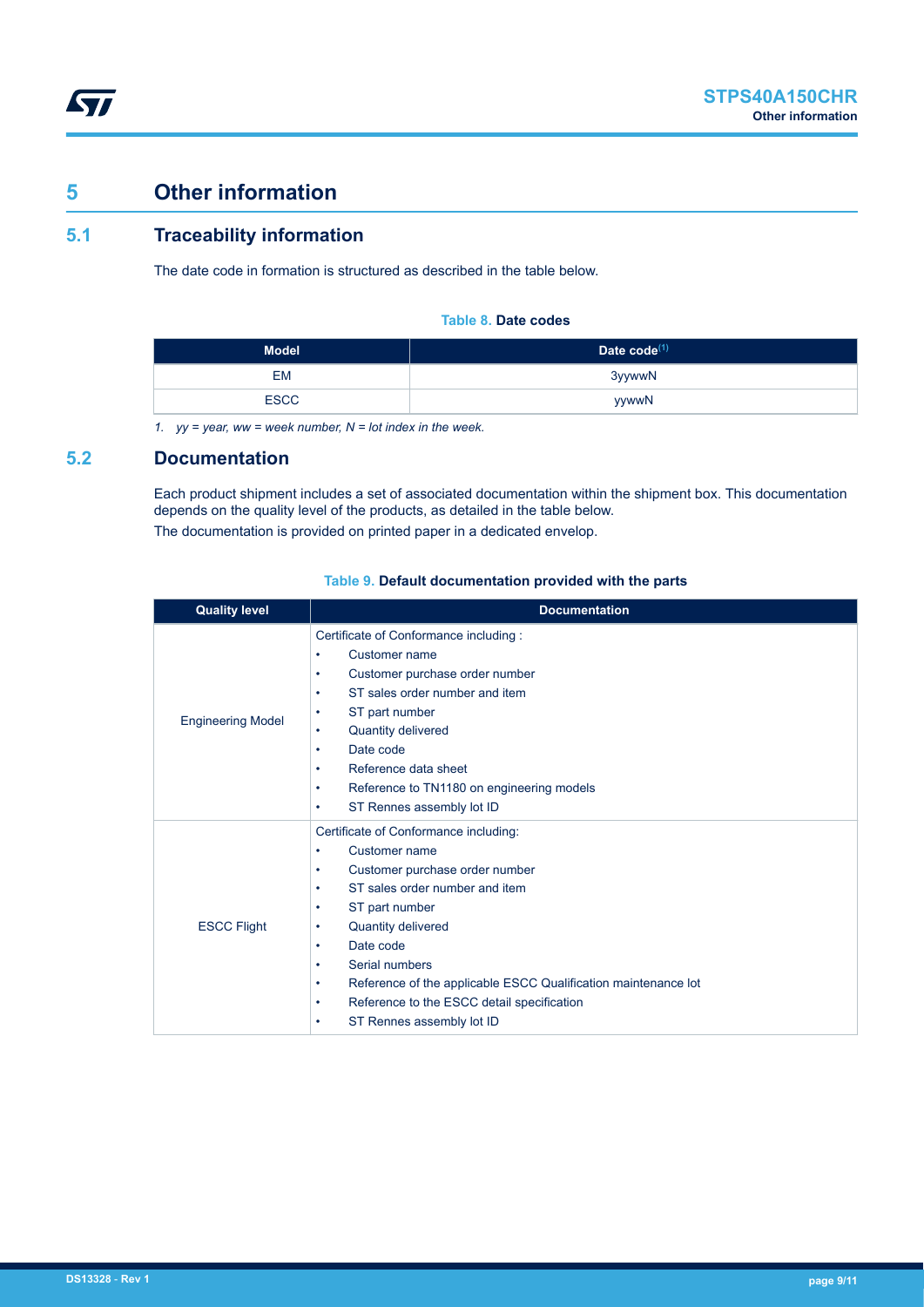# **Revision history**

#### **Table 10. Document revision history**

| Date        | <b>Revision</b> | <b>Changes</b> |
|-------------|-----------------|----------------|
| 24-Apr-2020 |                 | First issue.   |